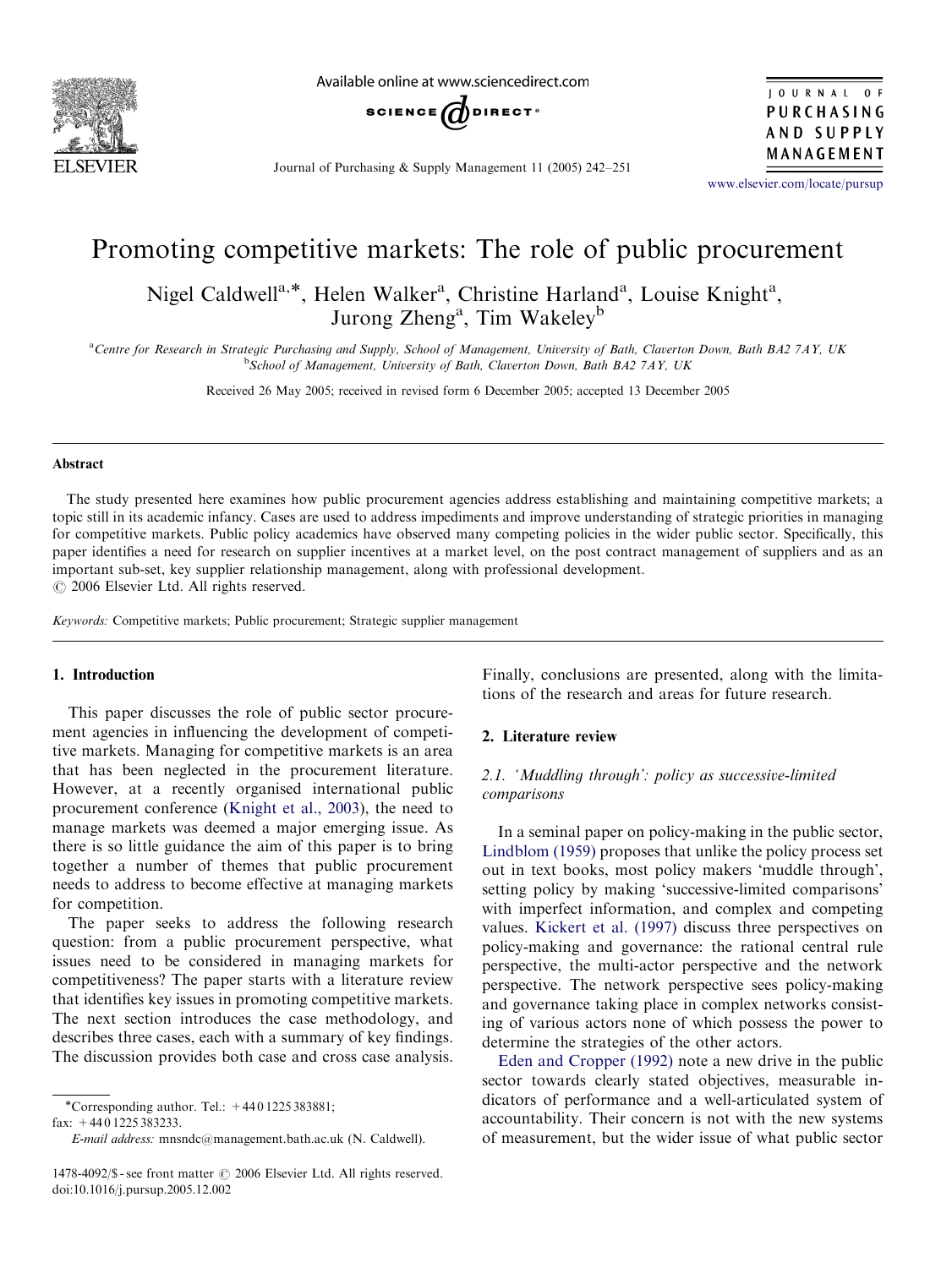systems are tasked with achieving. Academics such as [Thai](#page--1-0) [\(2001\)](#page--1-0) have noted a trend toward strategic procurement and professional development in public procurement.

## 2.2. Defining competition

Thus public sector solutions to dealing with turbulent environments have been to shift policy towards greater competition in the public sector and to apply private-sector style management practice to the public domain (Hood, 2000, p. 164).

In seeking here to provide some definition of what competition means in the public sector, the above quotation is interesting in that it implies competition is 'low' or at least below its potential level. The economist [Galbraith \(1980/1952, p. 58\)](#page--1-0) suggests: ''A market is workably competitive if, among other things, there is a progressive technology, [and] the passing on to consumers of the results of this progressiveness in the form of lower prices, larger output, improved prices.''

Galbraith's initial qualifier 'workably competitive' suggests pragmatism towards the perfectibility of markets. His emphasis upon low prices is unlikely to appeal to suppliers. Smaller suppliers define competitive markets in terms of lack of impediments to their ways of doing business, such as 'unbundled', appropriately sized packages of work ([Badenhorst and Hugo, 2001\)](#page--1-0) and simple, fast and efficient tendering processes [\(van Vuuren and Badenhorst-Weiss,](#page--1-0) [2003](#page--1-0)). In an essay on the meaning of competition, [Hayek](#page--1-0) [\(1948\)](#page--1-0) explicitly contrasts the conception of competition used by economists with those employed by business people. Hayek sees competitive markets as envisaged by business people presented as 'aberrations' or 'imperfections' to the competitive equilibrium model economists present. ''That in conditions of real life the position even of any two producers is hardly ever the same due to facts which the theory of perfect competition eliminates by its concentration on a long-term equilibrium, which in an ever changing world can never be achieved'' [\(Hayek, 1948,](#page--1-0) [p. 101](#page--1-0)).

In drawing the conclusion that there is a bigger divide between competition and no competition than between perfect and imperfect competition, he believes more is to be gained by studying Government suppression (either by assistance or by tolerance) of competition, than by studying the imperfections of competition. [Kirzner \(1997\)](#page--1-0) builds upon Hayek's views on competitive markets, exploring how Austrian economists in particular perceive a failure in neo-classical economics in understanding the role of entrepreneurial discovery [\(Kirzner, 1997\)](#page--1-0) in markets. However, Kirzner goes onto differentiate between the Austrian position of opposing government regulation of market activity as it is likely to '...obstruct and frustrate the spontaneous, corrective forces of entrepreneurial adjustments' ([Kirzner, 1997, p. 81](#page--1-0)) and that of the 'laissez faire' or pure competition of the Chicago school. Again the distinguishing factor is how each school treats [the

likelihood] of there being an equilibrium point where markets are fully competitive. [Richardson \(1990\)](#page--1-0) cogently argued against the equilibrium view of competition, and its failure to appreciate the entrepreneur and the role of information. 'Perfect competition... represents a system in which entrepreneurs would be unable to obtain the minimum necessary information; for this reason, it cannot serve as a model of the working of actual competitive economies ([Richardson, 1990, p. 2\)](#page--1-0)'.

With such opposition to a neoclassical view of competitive markets as an ideal to be strived for, the most recent UK Government has looked to other sources. Written in the 1950s, Galbraith's emphasis on innovation (and learning from the private sector) still resonates with a recent UK government's 'White Paper', which stated:

Government needs to learn and innovate as much as the private sector and it must create new mechanisms for sharing ideas and best practice. Just as the UK needs more entrepreneurs in business, it needs a new generation of innovation in the public sector [\(Department of](#page--1-0) [Trade and Industry, 1998\)](#page--1-0).

The current UK Government and Galbraith concur on the importance of innovation, but Galbraith (and Hood, 1991, as quoted in the opening paragraph of this section) suggests pragmatic limits to competition.

#### 2.3. The limits of competition

Public markets are often uncompetitive in that they fail the tests of economic models that require features such as perfect information and particularly low barriers to supplier entry (and exit). For Telecommunications and IT/IS the nature of the sector will involve concentration of spend with relatively few players. A UK white paper has specifically addressed this issue in the market for communications networks where "... high barriers to entry for new businesses, economies of scope and scale, networks effects, and technical gateways or bottlenecks ... may give their owners market power'' [\(Department of Trade and](#page--1-0) [Industry, 2000\)](#page--1-0).

In certain sectors relations with key suppliers will determine how competitive the market is. However, the tradition and legacy of public sector contracting is to adopt an arms length approach and avoid forms such as partnering. [Erridge and Nondi \(1994\)](#page--1-0) note that public accountability and competitive frameworks may limit the degree to which partnering can be pursued.

Having acknowledged the limits of competition in terms of classical views of markets, the pragmatism of those who suggest that public markets are not fully competitive is discussed here in terms of competing agendas.

If multiple and sometimes conflicting stakeholder goals can be identified in the cases, then the added dynamic of variations between stakeholder goals over time must also be included. That is it appears public procurement